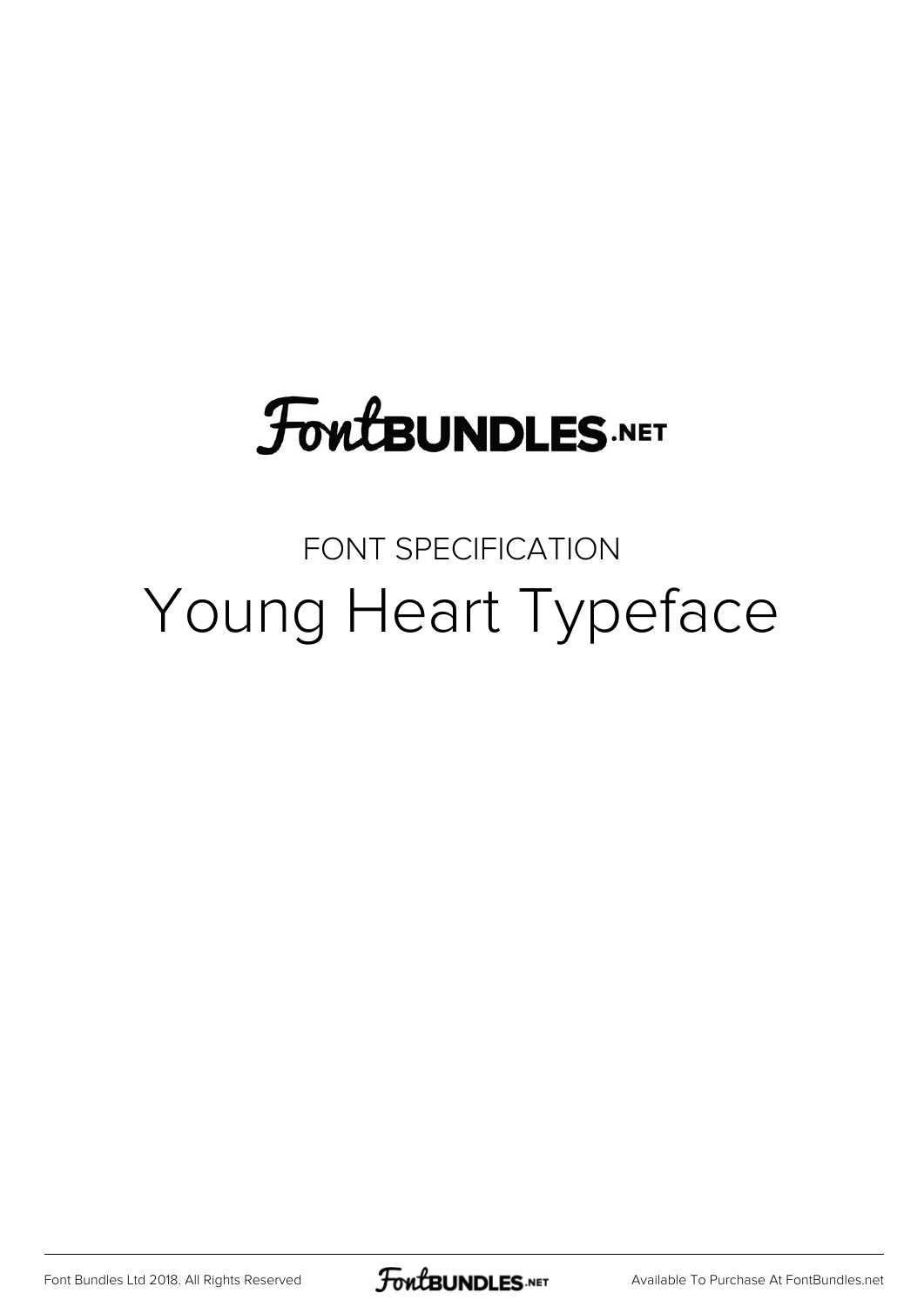#### Young Heart second - Regular

**Uppercase Characters** 

## ABCDEFGHIJKLMNOPQRSTUVW  $XYZ$

Lowercase Characters

### ABCDEFGHIJKLMNOPQRSTUVW  $XYZ$

**Numbers** 

### 0123456789

Punctuation and Symbols

All Other Glyphs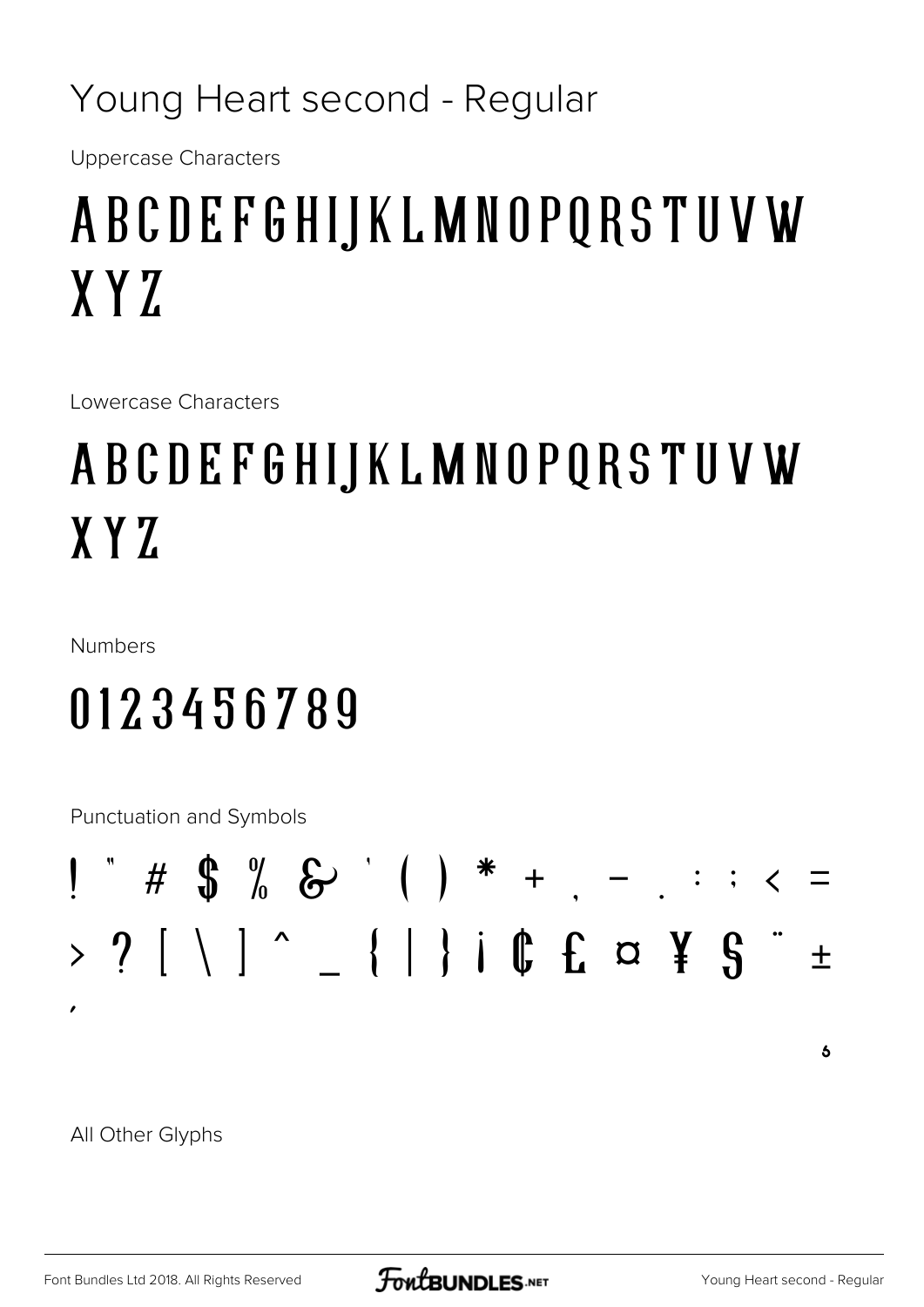|  |  |  | $\dot{A}$ $\dot{A}$ $\dot{A}$ $\ddot{A}$ $\ddot{A}$ $\ddot{E}$ $\ddot{E}$                                                                                                                                                                                                                                                                                                                                                                                                                  |  |
|--|--|--|--------------------------------------------------------------------------------------------------------------------------------------------------------------------------------------------------------------------------------------------------------------------------------------------------------------------------------------------------------------------------------------------------------------------------------------------------------------------------------------------|--|
|  |  |  | ÉËË I I I DI                                                                                                                                                                                                                                                                                                                                                                                                                                                                               |  |
|  |  |  | $\begin{array}{ccccccccccccc} \dot{0} & \dot{0} & \dot{0} & \dot{0} & \dot{0} & \times & \mathbf{0} & \dot{0} & \dot{0} \end{array}$                                                                                                                                                                                                                                                                                                                                                       |  |
|  |  |  | $\begin{matrix} \hat{\mathbf{U}} & \hat{\mathbf{U}} & \hat{\mathbf{Y}} & \mathbf{P} & \mathbf{B} & \hat{\mathbf{A}} & \hat{\mathbf{A}} & \hat{\mathbf{A}} & \hat{\mathbf{A}} \end{matrix}$                                                                                                                                                                                                                                                                                                 |  |
|  |  |  | Ä Å Æ Ç È É Ë Ë Ì                                                                                                                                                                                                                                                                                                                                                                                                                                                                          |  |
|  |  |  | $\begin{array}{ccccccccccccc} \hat{\textbf{I}} & \hat{\textbf{I}} & \hat{\textbf{I}} & \hat{\textbf{0}} & \hat{\textbf{0}} & \hat{\textbf{0}} & \hat{\textbf{0}} & \hat{\textbf{0}} & \hat{\textbf{0}} & \hat{\textbf{0}} & \hat{\textbf{0}} & \hat{\textbf{0}} & \hat{\textbf{0}} & \hat{\textbf{0}} & \hat{\textbf{0}} & \hat{\textbf{0}} & \hat{\textbf{0}} & \hat{\textbf{0}} & \hat{\textbf{0}} & \hat{\textbf{0}} & \hat{\textbf{0}} & \hat{\textbf{0}} & \hat{\textbf{0}} & \hat{\$ |  |
|  |  |  | $\begin{array}{ccccccccccccc} \ddot{\mathbf{0}} & \div & \mathbf{0} & \dot{\mathbf{0}} & \dot{\mathbf{0}} & \dot{\mathbf{0}} & \dot{\mathbf{0}} & \dot{\mathbf{0}} & \dot{\mathbf{0}} & \dot{\mathbf{0}} & \dot{\mathbf{0}} & \dot{\mathbf{0}} & \dot{\mathbf{0}} & \dot{\mathbf{0}} & \dot{\mathbf{0}} & \dot{\mathbf{0}} & \dot{\mathbf{0}} & \dot{\mathbf{0}} & \dot{\mathbf{0}} & \dot{\mathbf{0}} & \dot{\mathbf{0}} & \dot{\mathbf{0}} & \dot{\mathbf{0}} & \dot{\mathbf{0}} & \$    |  |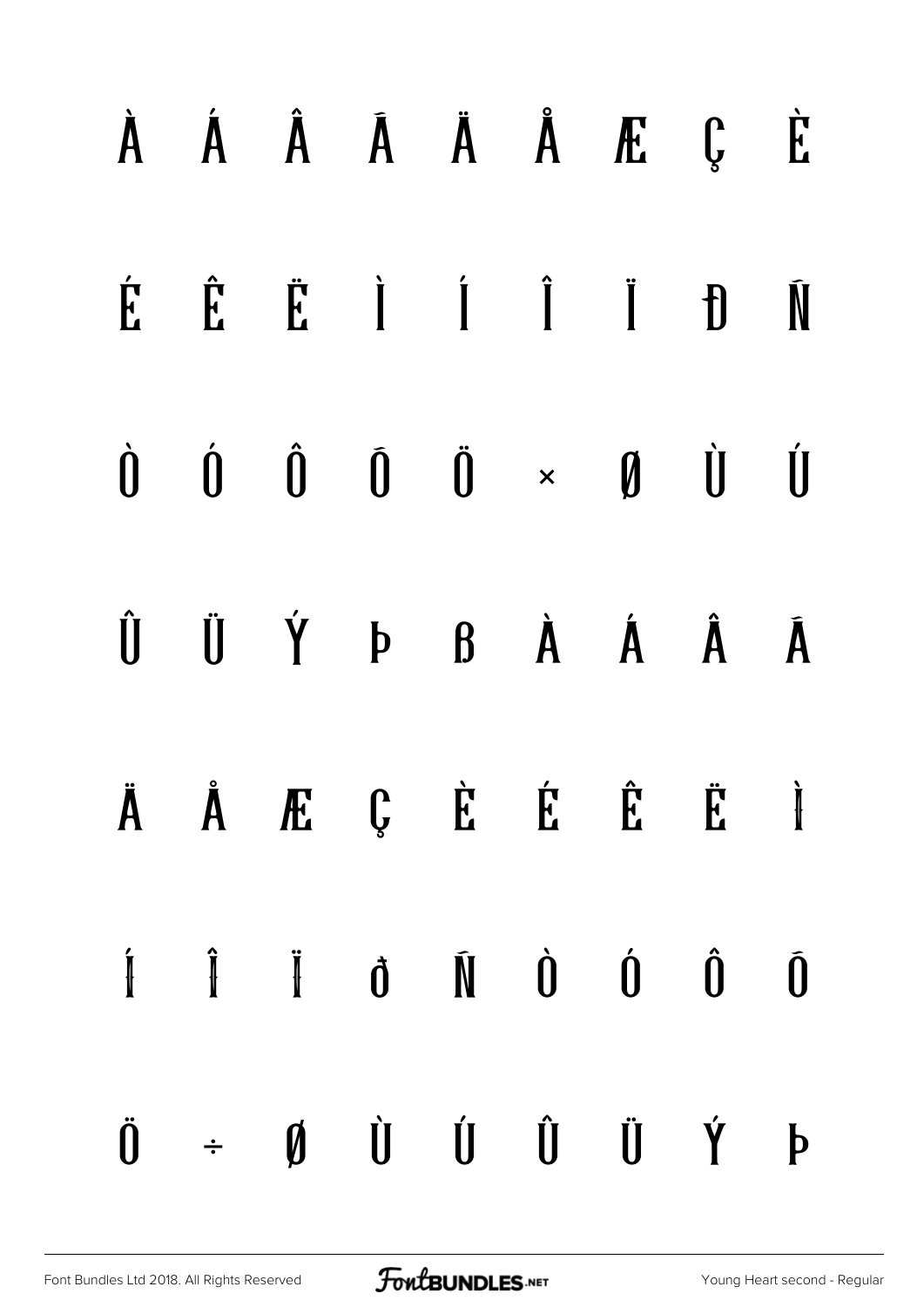

**FoutBUNDLES**.NET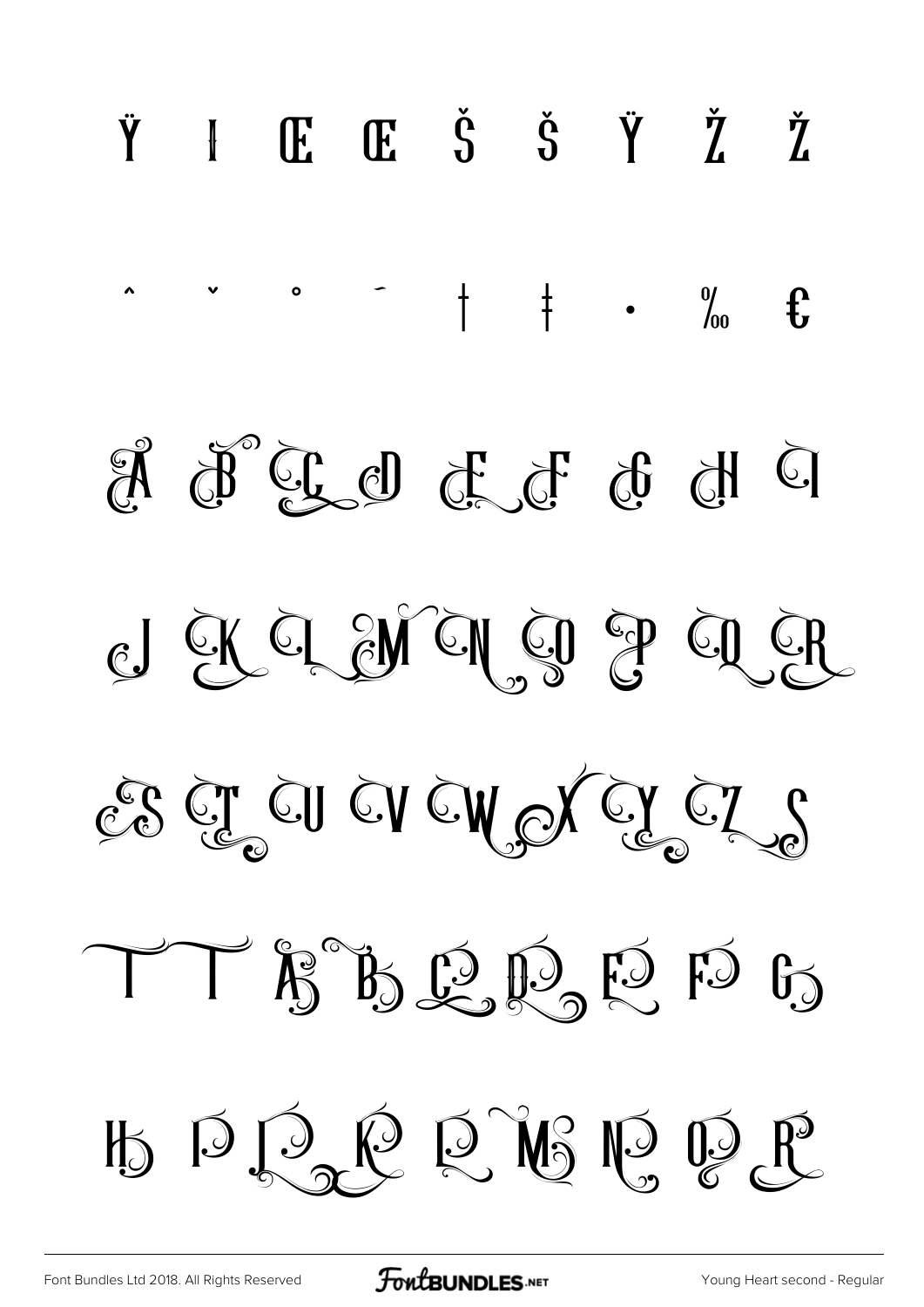P Q S D D D D D D

# O D T T D D

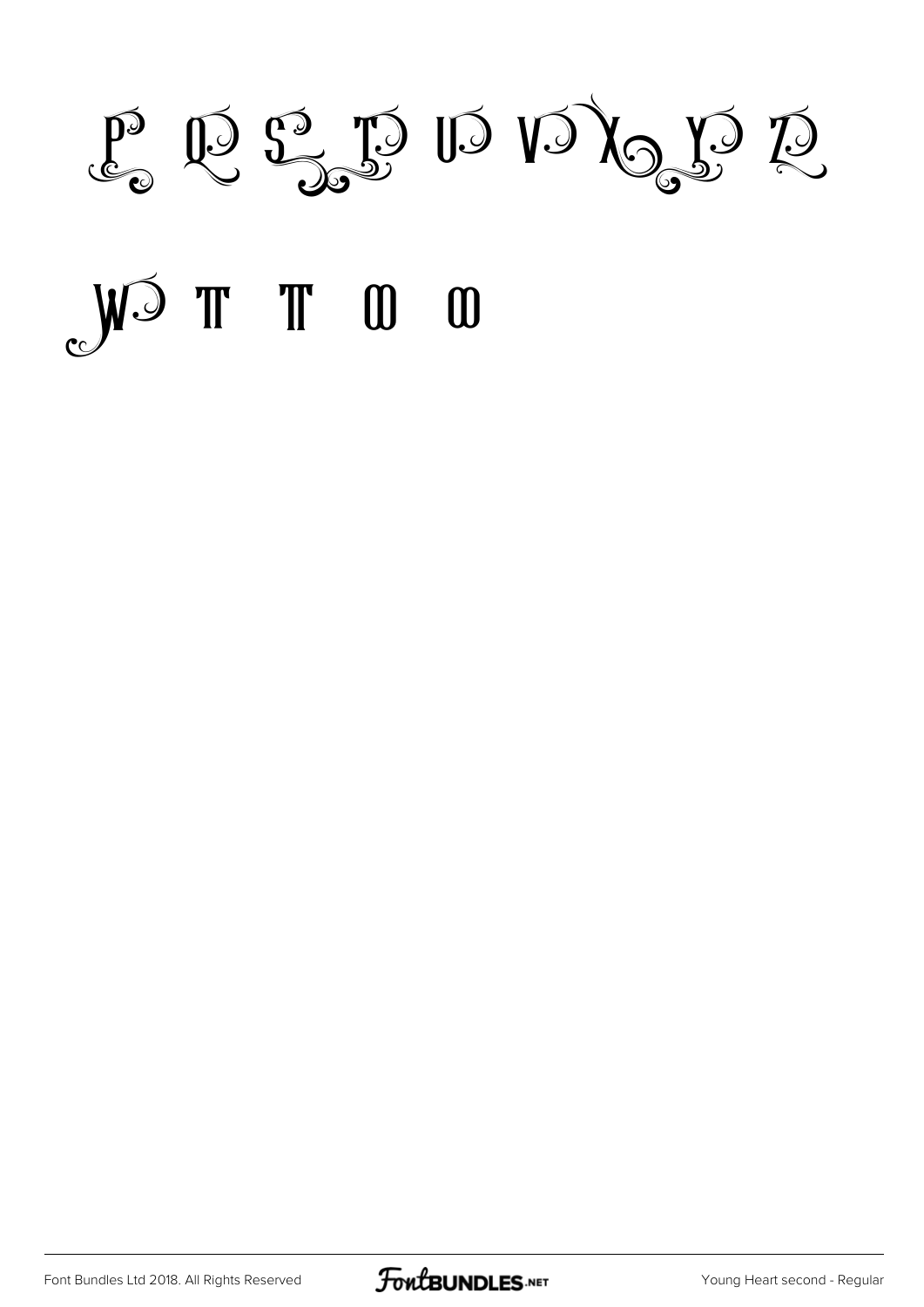#### Young Heart - Regular

**Uppercase Characters** 

### ABCDEFGHIJKLMNOPQRSTUVWX YZ

Lowercase Characters

### ABCDEFGHIJKLMNOPQRSTUVWX YZ.

**Numbers** 

### 0123456789

Punctuation and Symbols



 $\overline{b}$ 

All Other Glyphs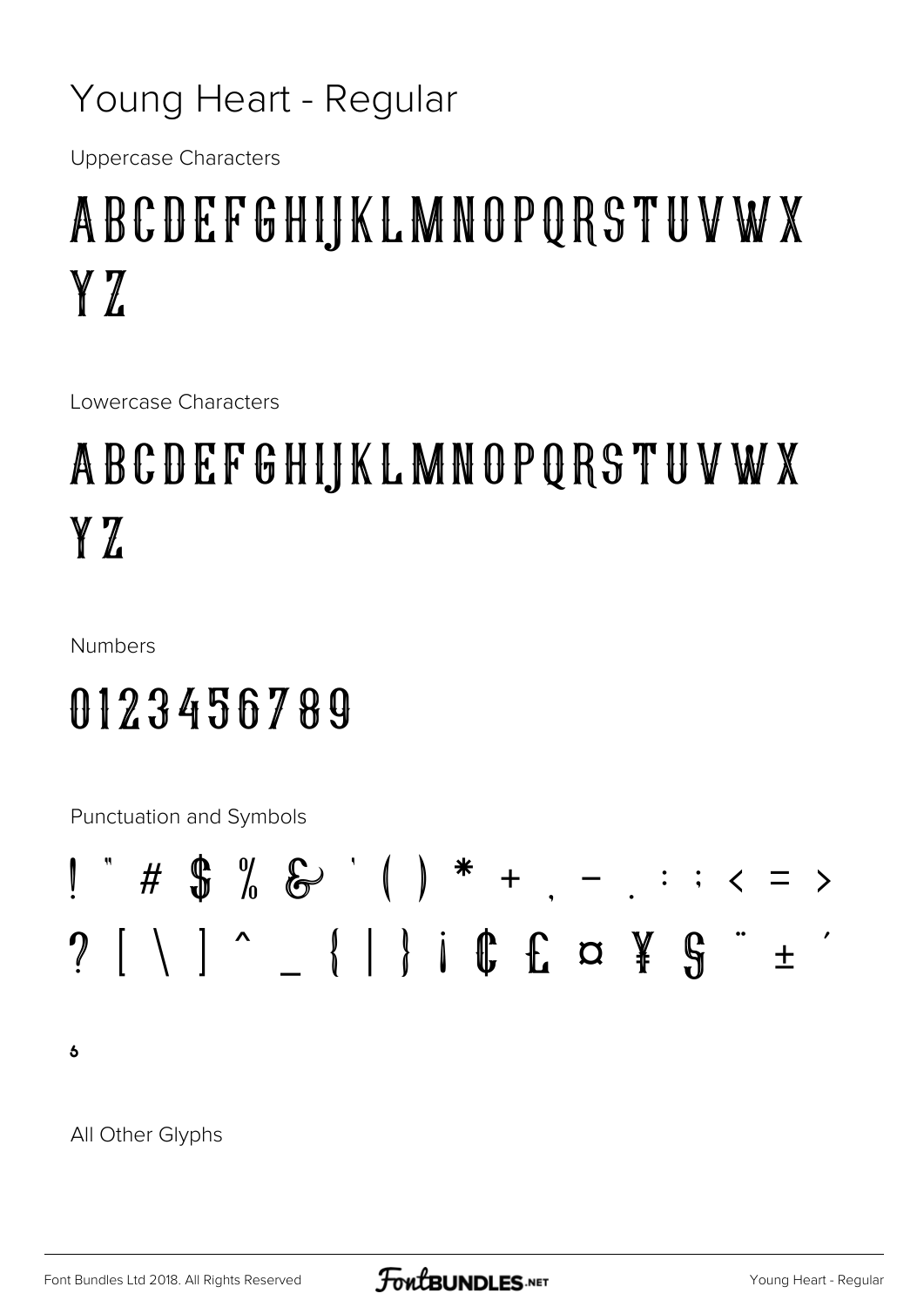|  |  |  | À Á Â Á Ä Ä Å Æ Ç È                                                                                                                                                                                                                                                                                                                                                                                                                                                                          |  |
|--|--|--|----------------------------------------------------------------------------------------------------------------------------------------------------------------------------------------------------------------------------------------------------------------------------------------------------------------------------------------------------------------------------------------------------------------------------------------------------------------------------------------------|--|
|  |  |  | ÉÊË I I I DI                                                                                                                                                                                                                                                                                                                                                                                                                                                                                 |  |
|  |  |  | $\begin{array}{ccccccccccccccccc} \hat{\mathbf{U}} & \hat{\mathbf{U}} & \hat{\mathbf{U}} & \hat{\mathbf{U}} & \hat{\mathbf{U}} & \hat{\mathbf{U}} & \hat{\mathbf{U}} & \hat{\mathbf{U}} & \hat{\mathbf{U}} & \hat{\mathbf{U}} & \hat{\mathbf{U}} & \hat{\mathbf{U}} & \hat{\mathbf{U}} & \hat{\mathbf{U}} & \hat{\mathbf{U}} & \hat{\mathbf{U}} & \hat{\mathbf{U}} & \hat{\mathbf{U}} & \hat{\mathbf{U}} & \hat{\mathbf{U}} & \hat{\mathbf{U}} & \hat{\mathbf{U}} & \hat{\mathbf{U}} & \hat$ |  |
|  |  |  | ÛÜÝÞßÀÁÂĀ                                                                                                                                                                                                                                                                                                                                                                                                                                                                                    |  |
|  |  |  | Ä Å Æ Ç È É Ë Ë Ì                                                                                                                                                                                                                                                                                                                                                                                                                                                                            |  |
|  |  |  | $\begin{array}{ccccccccccccccccc} \mathbf{i} & & \mathbf{j} & & \mathbf{k} & & \mathbf{0} & & \mathbf{0} & & \mathbf{0} & & \mathbf{0} & & \mathbf{0} & & \mathbf{0} & & \mathbf{0} & & \mathbf{0} & & \mathbf{0} & & \mathbf{0} & & \mathbf{0} & & \mathbf{0} & & \mathbf{0} & & \mathbf{0} & & \mathbf{0} & & \mathbf{0} & & \mathbf{0} & & \mathbf{0} & & \mathbf{0} & & \mathbf{0} & & \mathbf{0} & & \mathbf{0} & & \mathbf{0} & & \mathbf{$                                            |  |
|  |  |  | $\ddot{\theta} + \phi \dot{\theta} \dot{\theta} \dot{\theta} \dot{\theta} \dot{\theta} \dot{\gamma} = 0$                                                                                                                                                                                                                                                                                                                                                                                     |  |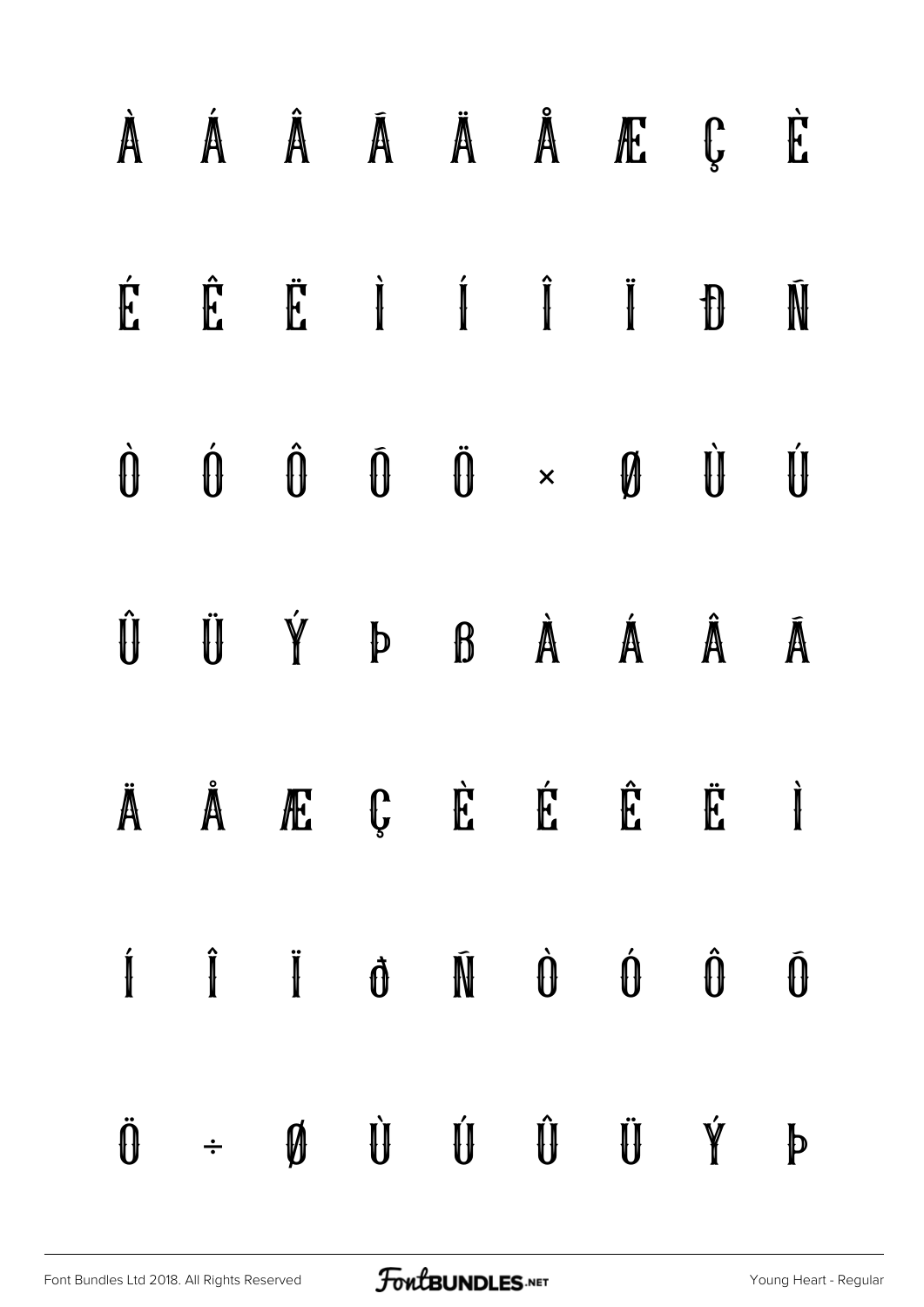

FoutBUNDLES.NET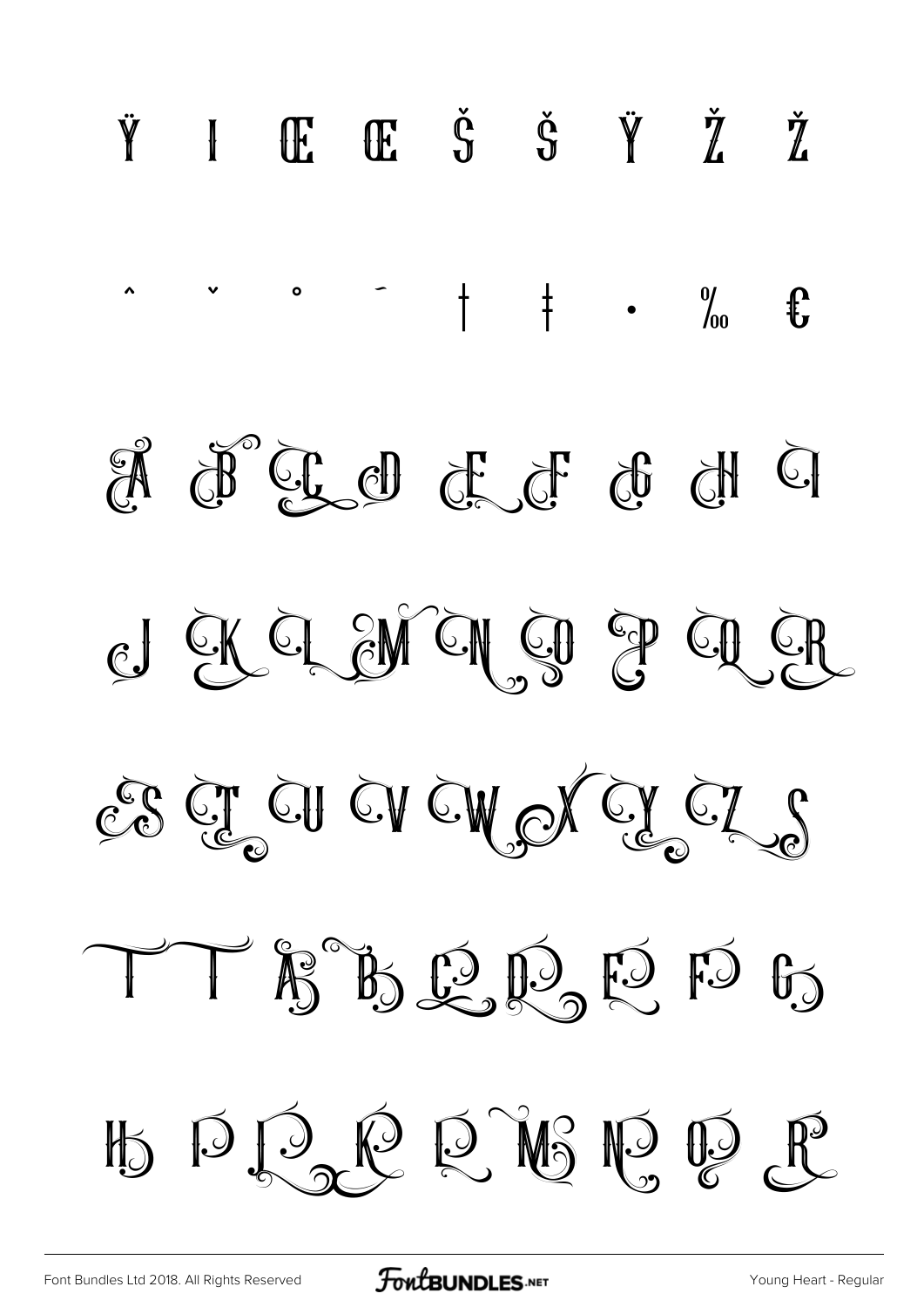P Q S D D D D D D

# O O T T CW

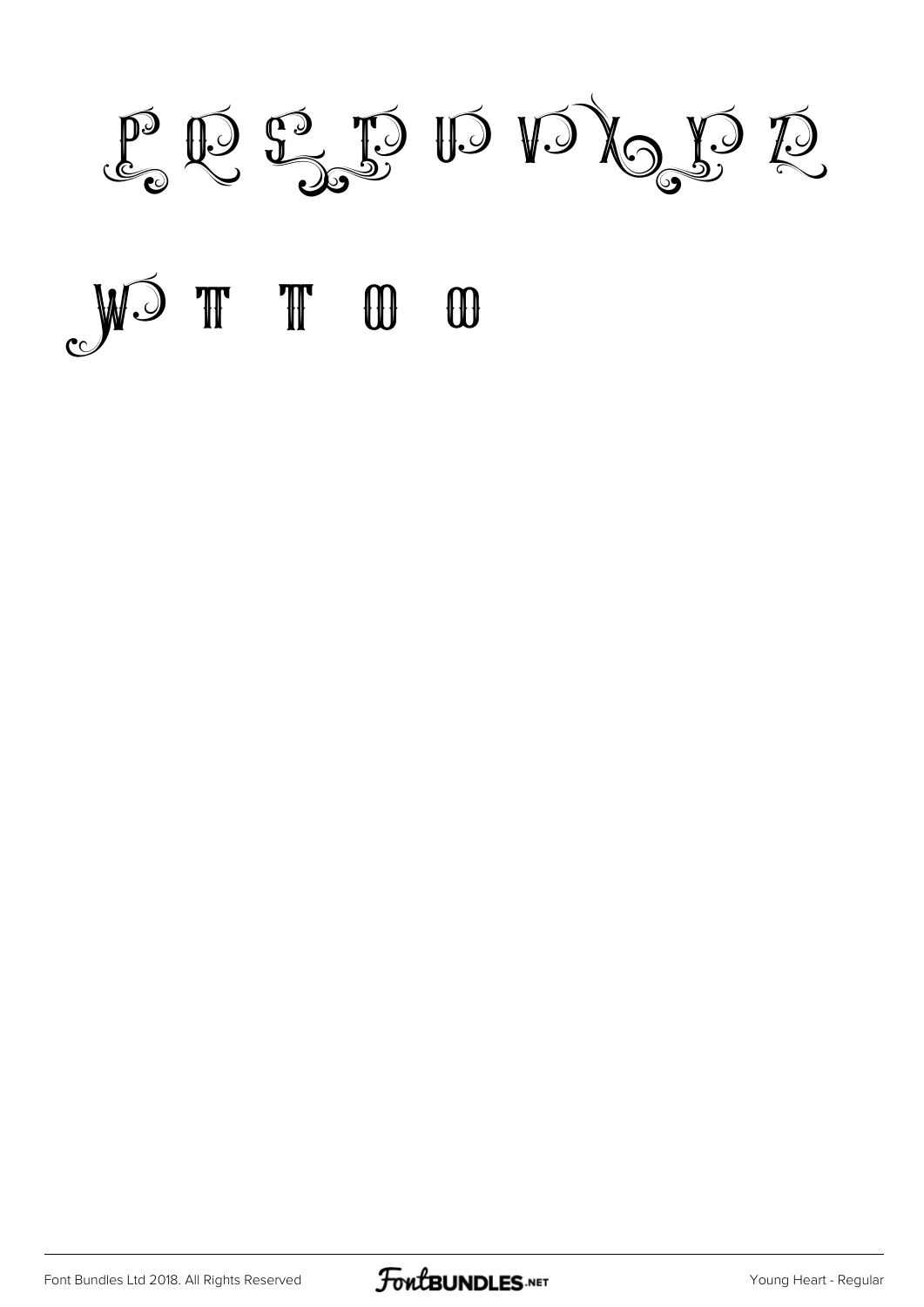#### Young Heart Ornament - Regular

Uppercase Characters





Numbers

Punctuation and Symbols

All Other Glyphs